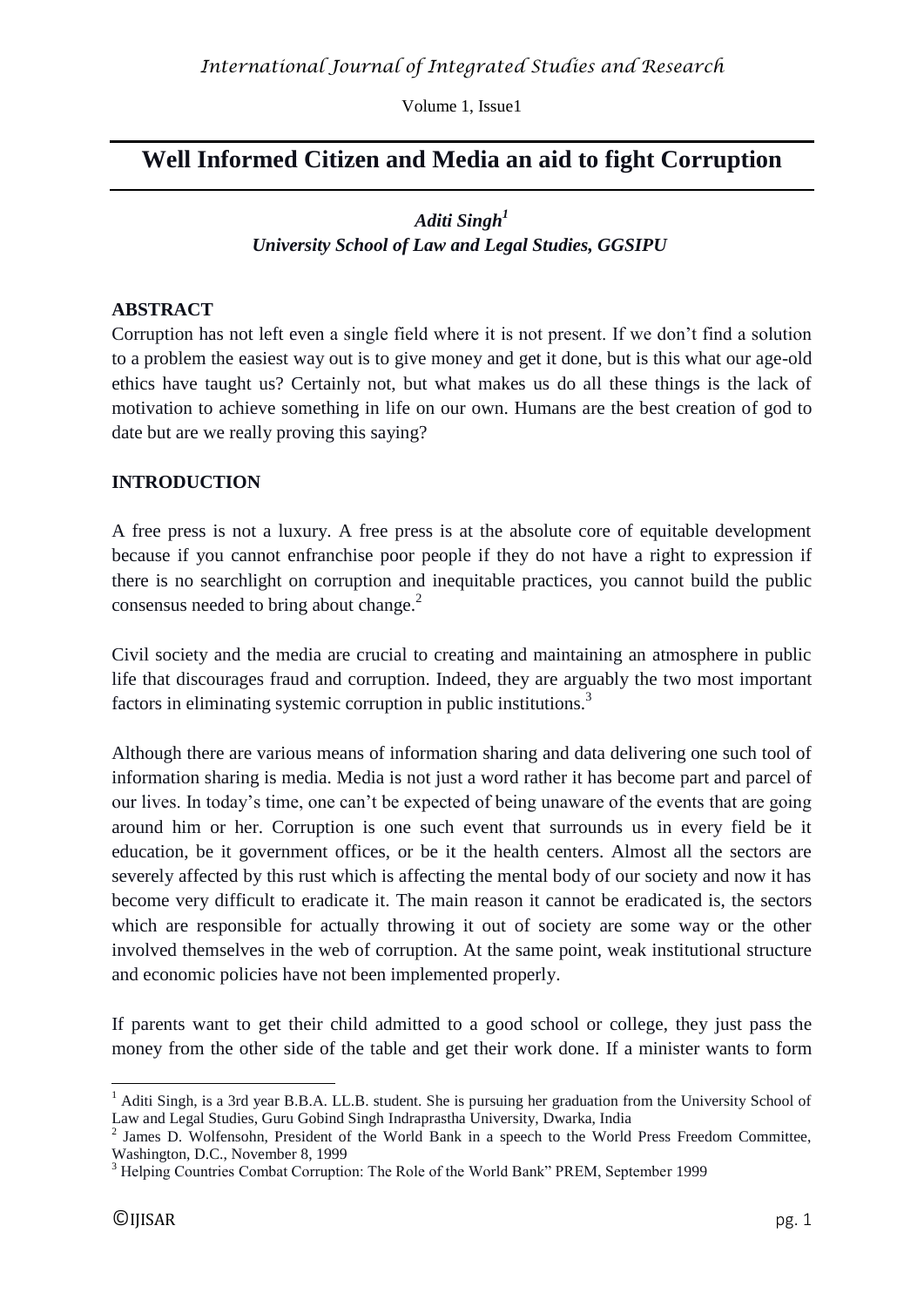# *International Journal of Integrated Studies and Research*

### Volume 1, Issue1

his government, he bribes the other ministers of the house and gets the suitable position in the cabinet.

## **WHAT IS CORRUPTION**

Corruption in very simple terms or layman's language can be explained as the abuse of public power for one's personal gain or for the benefit of a group with whom one has allegiance and thus, in turn, hampering the social, economic, and political growth and development of the country.

According to the Black's Law Dictionary, "Corruption" means Illegality; a vicious and fraudulent intention to evade the prohibitions of the law; something against or forbidden by law; moral turpitude or exactly opposite of honesty involving intentional disregard of law from improper motives.<sup>4</sup>

Corruption can be also be expressed in a mathematical formula given by Klitgaard as:<sup>5</sup>

Corruption(C) = Monopoly (M) + Discretion (D) – Accountability (A)<sup>6</sup>

Corruption is day by day dismantling the society, it is like a termite that is slowly and gradually eating away the structure of our economy, in turn making it hollow. The main reason for corruption is the personal gain or group benefit, weak institution and policies, people's greed for money and not to work hard and many more are in the line and thus as a result of all these factors the social, economic, political growth and development of the society is being hampered, it develops a sense of insecurity in the economies, and finally destroys the legitimacy of the state.

We often listen to television news channels telling about the mischievous activities in which leaders and celebrities are involved in as recently Mr. Amitabh Bachchan was highlighted in the issue of Panama Papers. We always see corruption from the perspective of the worldclass leaders who are involved in it but if look at the other side of the coin even a common man gets involved in these acts to get his work done and these common man are those who criticize the acts of the leaders who are exposed for the act of corruption. The difference comes only at one point that the common man is never exposed to getting involved in such acts but political leaders and celebrities or say government officials are caught up by the media and are exposed brutally in front of the public.

 4 State v. Barnett, 60 Okl.Cr. 355, 69 P.2d 77, 87

**<sup>5</sup>** Klitgaard, Robert. "Bolivia: Healing Sick Institutions in La Paz" in Governance and the Economy in Africa: Tools for Analysis and Re-form of Corruption. Edited by Patrick Meagher. College Park, MD: University of Maryland (Centre for Institutional Reform and the Informal Sector) 1996 (5) (PDF) The Media Role in Curbing Corruption.

<sup>6</sup> ibid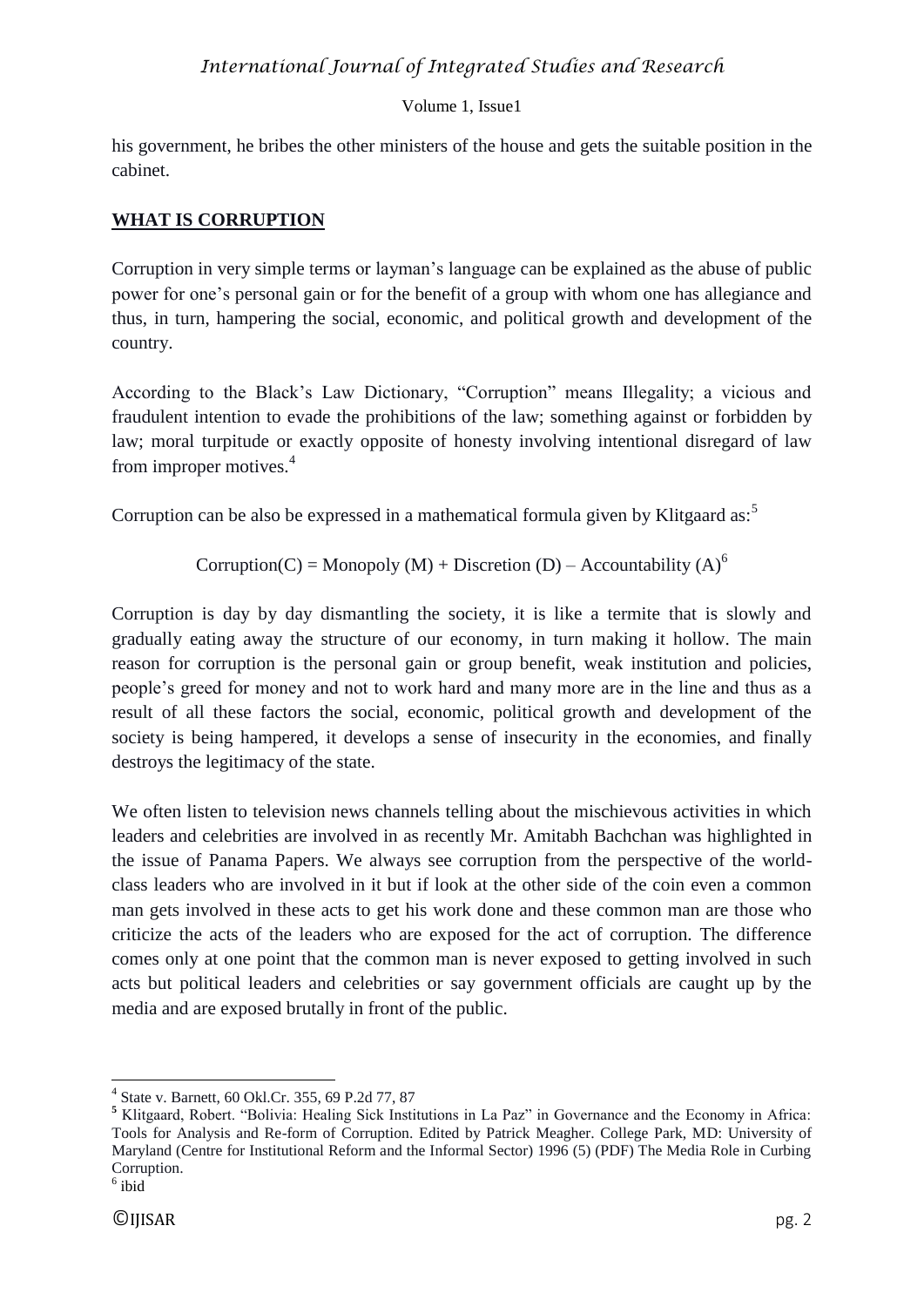Volume 1, Issue1

# **WHAT IS MEDIA**

Every morning we get up we first pick up our phones and see what are the updates in the different sectors of the economy be it, what are the fluctuation in various rates, what steps are being taken by the government in order to solve various problems, which political leader or businessman is arrested under the charge of corruption and much more. These updates we get either from social media, print media, or news channels. Earlier people used to get information about an event in a month or even later but due to the technological developments various apps have been developed of various sources or media that give us live updates of every second about what events are taking place around us. Media is the most important means of information sharing and is often given the name of a watchdog.

Media plays a very important role in informing and educating people about the damaging effects of corruption and exposes corrupt people and unleashes their true faces in front of society and the public. In the Indian constitution, we see that Article  $19(1)(a)^7$  provides for freedom of speech and expression, this right means that both the people and information providers are free to express their views and ideas but it may not amount to some serious offense. A certain degree of autonomy needs to be given to media so that they can expose these people and make our country a better place to live in. Media helps people in becoming vigilant on the trending issues and motivate them not to involve themselves in these dirty acts.

## **ESTABLISHING A LINK BETWEEN MEDIA AND CORRUPTION**

From the above discussion, it can be established that media and corruption share a very strong bond. Media helps in exposing corrupt people and also the scandals they are involved in such as 2G scam, Fodder scam, Wakf Board land Scam, and Telgi Scam, etc.

Professional skills and ethics, protection from abuse and suppression, and sufficient resources are required for the efficient working of the media, thus the law must put only justified restrictions on the functioning of media or it may fail as an information delivery system.

It's high time now and our national leaders and members of civil society must step forward to throw this problem out of the society from the grass-root level and take some concrete and hardcore steps.

Some effective medicines need to be sprayed to stop this termite from spreading into our economy and making our economy a hollow place. There should be effective enforcement of the law to ensure that people involved in these acts are punished and bring an end to the cycle of impunity. Reformation in the public administration and financial management is the need of the hour. More and more transparency needs to be instilled in the system so that it can

**<sup>.</sup>**  $^7$  Art.19, INDIAN CONSTITUTION,1950